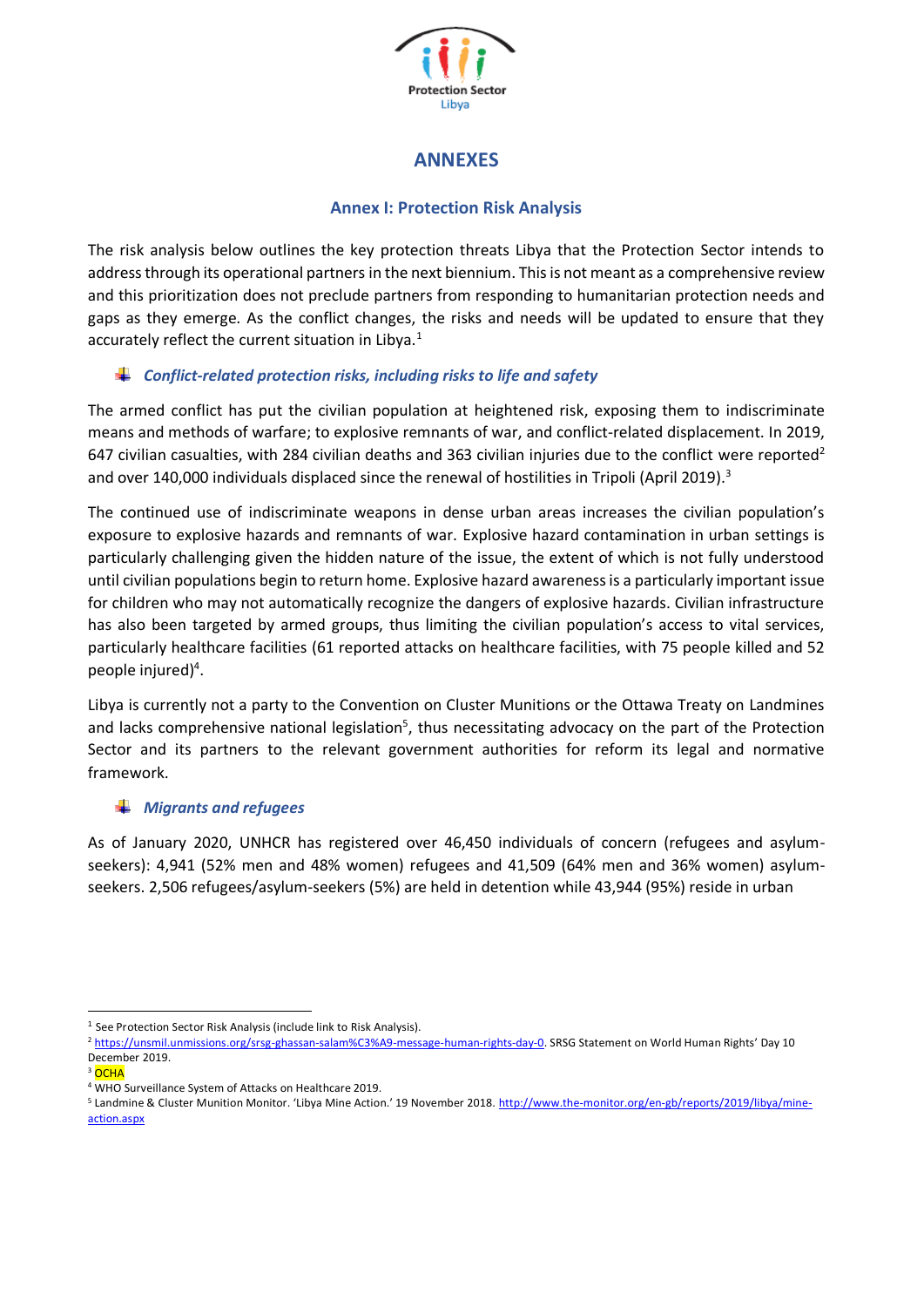

settings.<sup>6</sup> There are currently an estimated 204,579 migrants considered in need of protection assistance in Libya, $7$  with an estimated 3,200 migrants held in detention centres. $8$ 

The political instability and weak rule of law has created a conducive environment for the mass movements of migrants and refugees through Libya, either to remain in country or to attempt to cross the Mediterranean Sea. The protection risks for non-Libyan populations are directly linked to the lack of formal recognition from the government for such groups and the risk of arbitrary detention, which increases individuals' exposure to human rights violations. Libya is not a signatory to the 1951 Convention Relating to the Status of Refugees nor its 1967 Additional Protocol. Although it is party to the 1969 OAU Convention Governing the Specific Aspects of Refugee Problems in Africa, the national legislation contravenes international refugee legal instruments due to the lack of a functional asylum system and restrictions and limitations on the ability for UNHCR to fill the gaps in the existing national framework. Libya also contravenes customary international law, international refugee law, and international human rights law by returning rescued refugees and migrants to their shores where they are unable to provide safe harbour, as well as the indefinite and arbitrary detention of refugees and migrants in detention centres that are rife with human rights abuses. Protection risks for refugees and migrants in Libya are further compounded by the interconnectedness of the smuggling and trafficking networks with governmental detention centres and the lack of sustainable solutions.

## *Gender-based violence*

Although, Libya has ratified the CEDAW and other international instruments that prohibit discrimination based on sex, significant discrimination against women in both law and practice continues to have a serious impact on the rights of women in Libya.

Despite the relatively comprehensive prohibition of sexual violence and sexual exploitation under Libya's domestic legal framework, several gaps remain, and some provisions fall short of international standards. Most importantly, it has been noted that Libya's criminal law does not explicitly recognize child sexual abuse, and there is no dedicated law to address this crime.<sup>9</sup>

The way in which sexual violence is framed in the penal code is also a matter of concern. Sexual violence is treated in the penal code as a crime against the victim's 'honour' or Zina, rather than violation of bodily integrity.<sup>10</sup> This may serve to undermine justice by leading Libya courts to focus on the victim's sexual history and 'honour' rather than the alleged violence committed.<sup>11</sup>The Zina legislation has clear genderdiscriminatory implications. In the 2009 concluding observations on Libya, the CEDAW committee expressed concern that the criminalization of extra marital relations may have a disproportionate impact on women and girls. It highlighted ''the widespread practice whereby marriage between perpetrators of rape and women victims of rape is encouraged to protect the victims from social stigma and

<sup>10</sup> UNICEF Gender Equality Profile, 2011.

<sup>6</sup> UNHCR Registration Fact Sheet, October 2019: [https://data2.unhcr.org/en/documents/download/72478.](https://data2.unhcr.org/en/documents/download/72478)

<sup>7</sup> HNO 2020 Protection Sector population numbers (forthcoming)

<sup>8</sup> Detention Centre Estimated population figures, reporting from Protection Sector partners.

<sup>9</sup> Makkawi, R 2013. Children's Rights in Libya: Assessing compliance of domestic legislation with international human rights standards. UNICEF Libya. Unpublished draft. 23 February 2013.

<sup>11</sup> Human Rights Watch 2014, *Priorities for legislative reform: A human rights Roadmap for a new Libya*, [https://www.hrw.org/report/2014/01/21/priorities-legislative-reform/human-rights-roadmap-new-libya.](https://www.hrw.org/report/2014/01/21/priorities-legislative-reform/human-rights-roadmap-new-libya)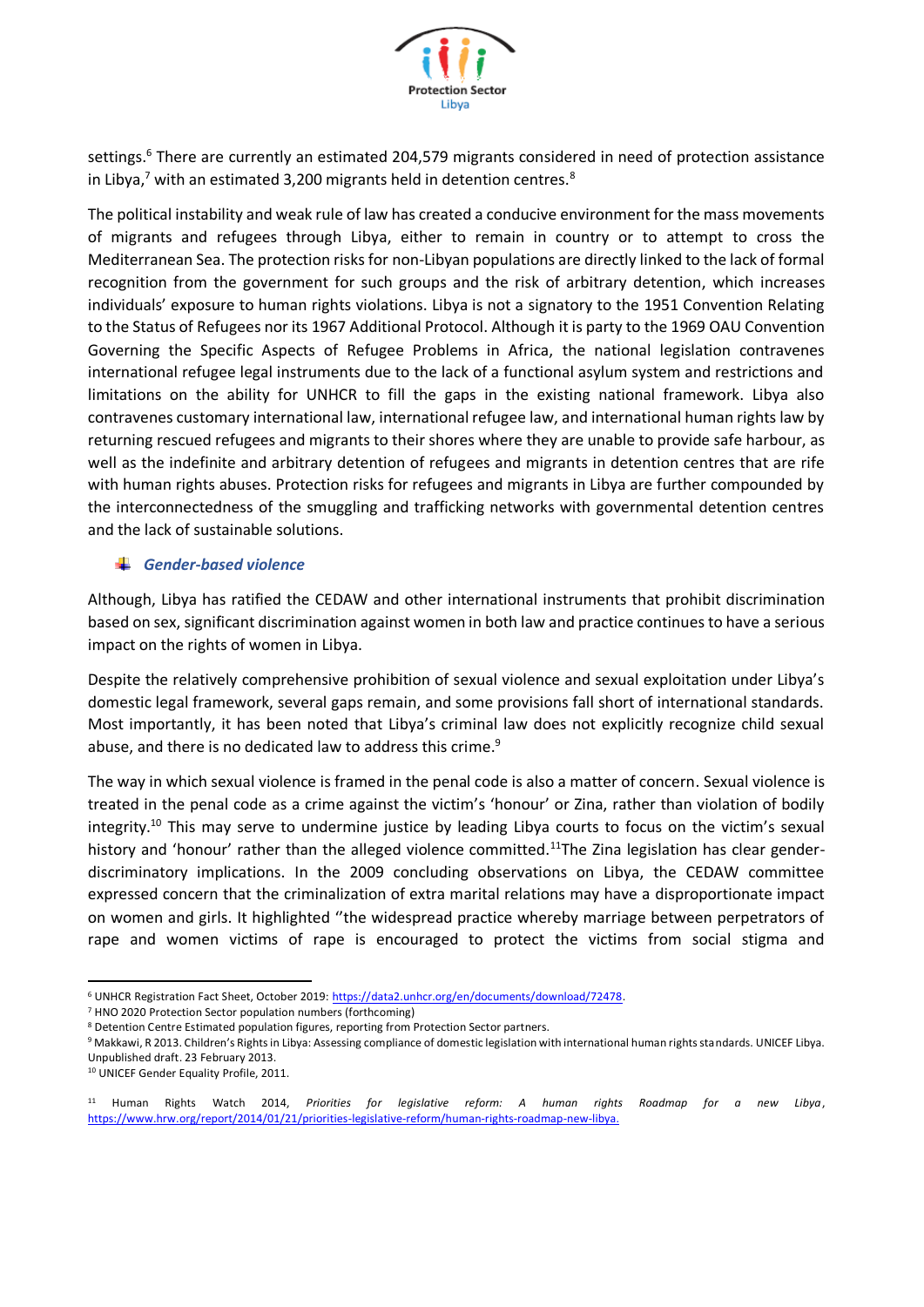

marginalization.'' The legal basis for this practice is found in article 424 of the penal code which allows offenders to marry the survivor they attacked in order to nullify any legal action against him.<sup>12</sup>

Libya does not have legislation setting out the age of sexual consent and marriage is required before sexual relations are legally permitted. The minimum age of marriage is 20 for both women and men, but a court can allow persons under the age of 20 to marry with the consent of their guardian removing the minimum age threshold of legal marriage.<sup>13</sup>

The only Libyan law addressing domestic violence is Law No. 10 of 1984, describing different rights in marriage, based on gender and states that a woman "has the right to expect her husband to […] refrain from causing her physical or psychological harm."

The ongoing-armed conflict and subsequent multiple displacements as recently witnessed in the west and south of Libya continues to put women, men, boys and girls at risks of GBV, which is exacerbated by the collapsing infrastructure and protection systems in the country. The challenge, for national and international actors, is to bypass the cultural barriers, strengthened by a national legal framework not conducive to a safe environment for GBV survivors to come forward and seek justice, or simply, to get medical attention (health facilities and medical personnel are obliged to report these cases, further refraining victims from seeking help).

## *Children*

Children represent 45% of the displaced population, 8% of the migrant population, and 33% of the refugee population<sup>14</sup>. An estimated 160,006 children (70,560 girls and 89,446 boys) and 59,871 caregivers (28,297 females and 31,574 males) will require child protection assistance in 2020. More than half of the children in need of child protection are displaced and 31% of them are migrants and refugees. Adolescent girls and boys are particularly at high risks of the worst forms of child labour, gender-based violence, and recruitment and use by armed groups. The Child Protection Working Group (CPWG) identified 34 *baladiyas* as geographic priority areas with severe child protection needs.

The priority child protection risks affecting the physical and mental well-being of both Libyan and non-Libyan children include: i) mental health and psychosocial distress, ii) gender-based violence, iii) physical and emotional maltreatment, iv) family separation (unaccompanied and separated children), and v) recruitment and use by armed groups. In addition, arbitrary detention and child labour disproportionately affect migrant and refugee children due to the lack of legal status and civil documentation, as well as economic insecurity.

Psychological distress and anxiety are frequently observed in all age groups of both Libyan and non-Libyan children<sup>15</sup>. Mental health remains a neglected need in Libya with limited available services in line with

<sup>&</sup>lt;sup>12</sup> UN Committee on the Elimination of Discrimination against women (CEDAW), concluding observations of the Committee on the Elimination against women: Libya Arab Jamahiriya, 2009.

[http://docstore.ohchr.org/SelfServices/FilesHandler.ashx?enc=6QkG1d%2FPPRiCAqhKb7yhsvxlfhYepfIYmW0eRMA3oVt8J1CL5D0jq1UoNEAQjFcz1](http://docstore.ohchr.org/SelfServices/FilesHandler.ashx?enc=6QkG1d%2FPPRiCAqhKb7yhsvxlfhYepfIYmW0eRMA3oVt8J1CL5D0jq1UoNEAQjFcz1ekUyWMai5MWrD89dRantq7kYyhD9cQdkNgymO50yePa0jFseQqxAnnUx59YilKy) [ekUyWMai5MWrD89dRantq7kYyhD9cQdkNgymO50yePa0jFseQqxAnnUx59YilKy](http://docstore.ohchr.org/SelfServices/FilesHandler.ashx?enc=6QkG1d%2FPPRiCAqhKb7yhsvxlfhYepfIYmW0eRMA3oVt8J1CL5D0jq1UoNEAQjFcz1ekUyWMai5MWrD89dRantq7kYyhD9cQdkNgymO50yePa0jFseQqxAnnUx59YilKy)

<sup>&</sup>lt;sup>13</sup> Libya: MENA Gender Equality Profile. Status of girls and women in the middle East and North Africa, 2011.

<sup>14</sup> IOM/ DTM population data, 2019

<sup>15</sup> Libya Protection Risks Analysis, October 2019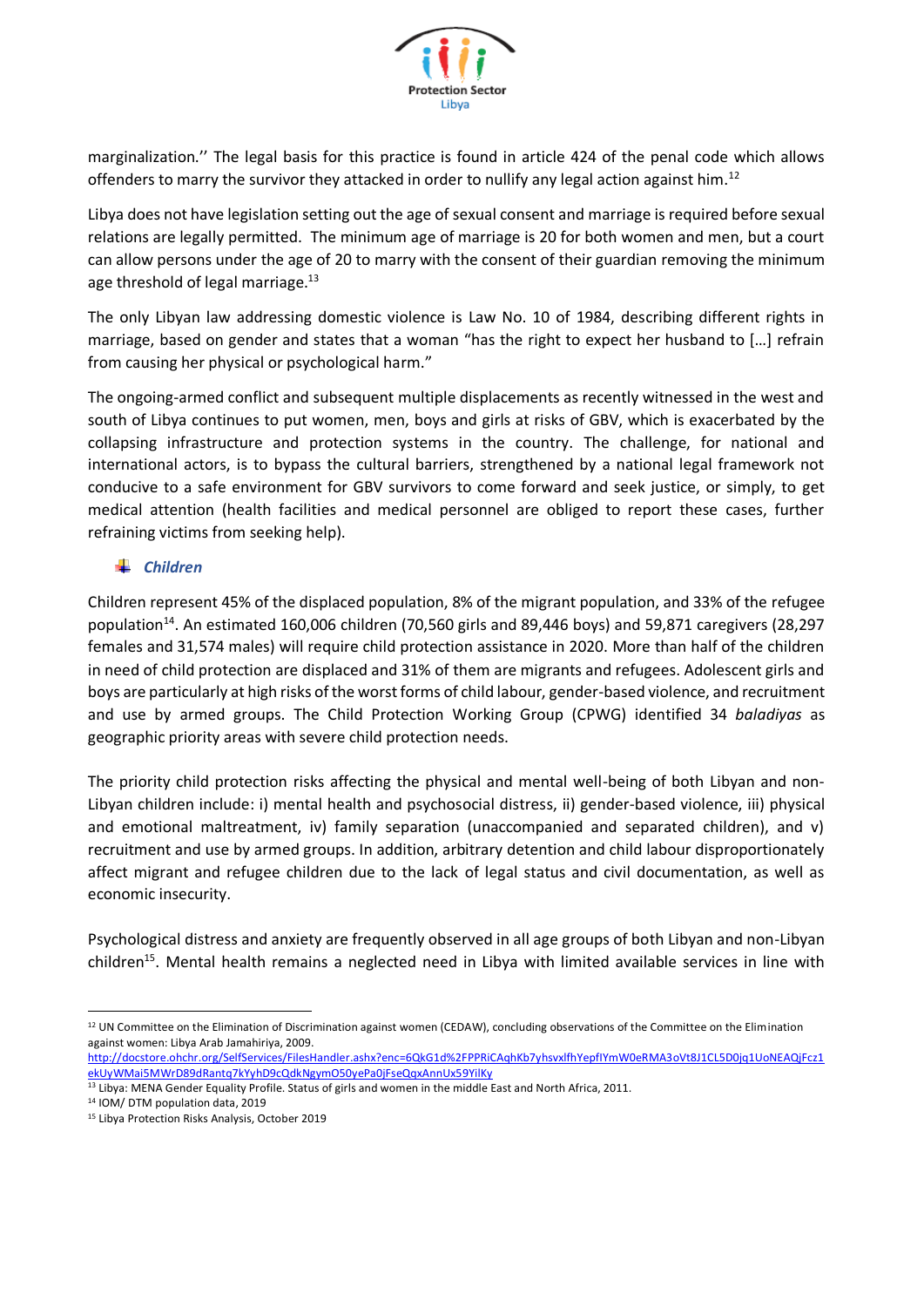

standards;<sup>16</sup> additionally there are growing needs for structured psychosocial support and capacity building of social and health workers<sup>17</sup>. According to the Multi-Sectoral Needs Assessment (MSNA) 2019 findings, internally displaced children showed higher prevalence of negative behaviour and emotional changes, and between 27-33% of caregivers reported such trends in Aljfara, Al Jabal Al Gharbi and Misrata<sup>18</sup>. Despite lack of quantitative data, the majority of refugee and migrant children experience or witnessing abuse, killing, torture, and sexual exploitation $^{19}$ .

Gender-based violence remains unspoken and underreported in Libya; however, frontline workers and protection actors in the protection coordination forums reports cases of young and adolescent boys and girls affected by GBV. In the MSNA Focused Group Discussion (FGD) analysis, migrant caregivers reported on the incidents of sexual abuse that their children experienced in schools and communities<sup>20</sup>.

An estimated 35% of migrant and refugee children are unaccompanied and separated children (UASC). The UASC predominately live in urban settings and are exposed to significant protection risks,<sup>21</sup> particularly in Sebha, Azzawya, Misrata, and Tripoli.<sup>22</sup> Migrant and refugee children are disproportionately affected by the worst forms of child labour, especially boys. Notably, many boys migrated for economic and livelihood reasons<sup>23</sup>. About 56% of MSNA respondents reported knowing of child labour, with the highest rates in Aljufra, Sebha, Azzawya, and Ejdabia. However, limited reliable information is available regarding the types and hours of work children are engaging in and specific accompanied child protection risks.

Barriers to access education remain a priority child protection concern. About 51% of migrant and refugee households with children reported that their children faced problems when attending school in Libya, such as discrimination (20%) and bullying/violence from other students (19%).<sup>24</sup> Children and youth with undetermined legal status often face barriers in accessing education (administrative hurdles, denied access to certain disciplines in university<sup>25</sup>) causing drops out at any level.

#### ÷ *Persons with disabilities*

Libya is a signatory to the UN Convention on the Rights of People with Disability and has a national legal framework to support the rights of people living with disabilities (pre-revolution Law No. 3 of 1981 on Disabled Persons). However, institutions remain ill-equipped to respond to the needs of this group which also face issues in accessing both government services and humanitarian assistance.

<sup>16</sup> Health Sector Libya, Bulletin, November 2019

<sup>17</sup> HNO Consultation Workshop with National Counterparts, organized by OCHA, 30 October 2019

<sup>18</sup> REACH Multi-sectoral Needs Assessment for Libyans, 2019

<sup>&</sup>lt;sup>19</sup> UNHCR From hand to hand: the migratory experience of refugees and migrants from East Africa across Libya, April 2019, and UNICEF Solitary journeys of unaccompanied and separated children in Libya, December 2018

<sup>20</sup> REACH Multi-sectoral Needs Assessment for Migrants and Refugees, 2019

 $21$  UNICEF Solitary journeys of unaccompanied and separated children in Libya – December 2018

<sup>22</sup> MSNA- Migrants and refugees 2019.

<sup>&</sup>lt;sup>23</sup> REACH Multi-sectoral Needs Assessment for Migrants and Refugees, 2019

 $24$  Ihid

<sup>25</sup> Mercy Corps, 'Lost in Registration.'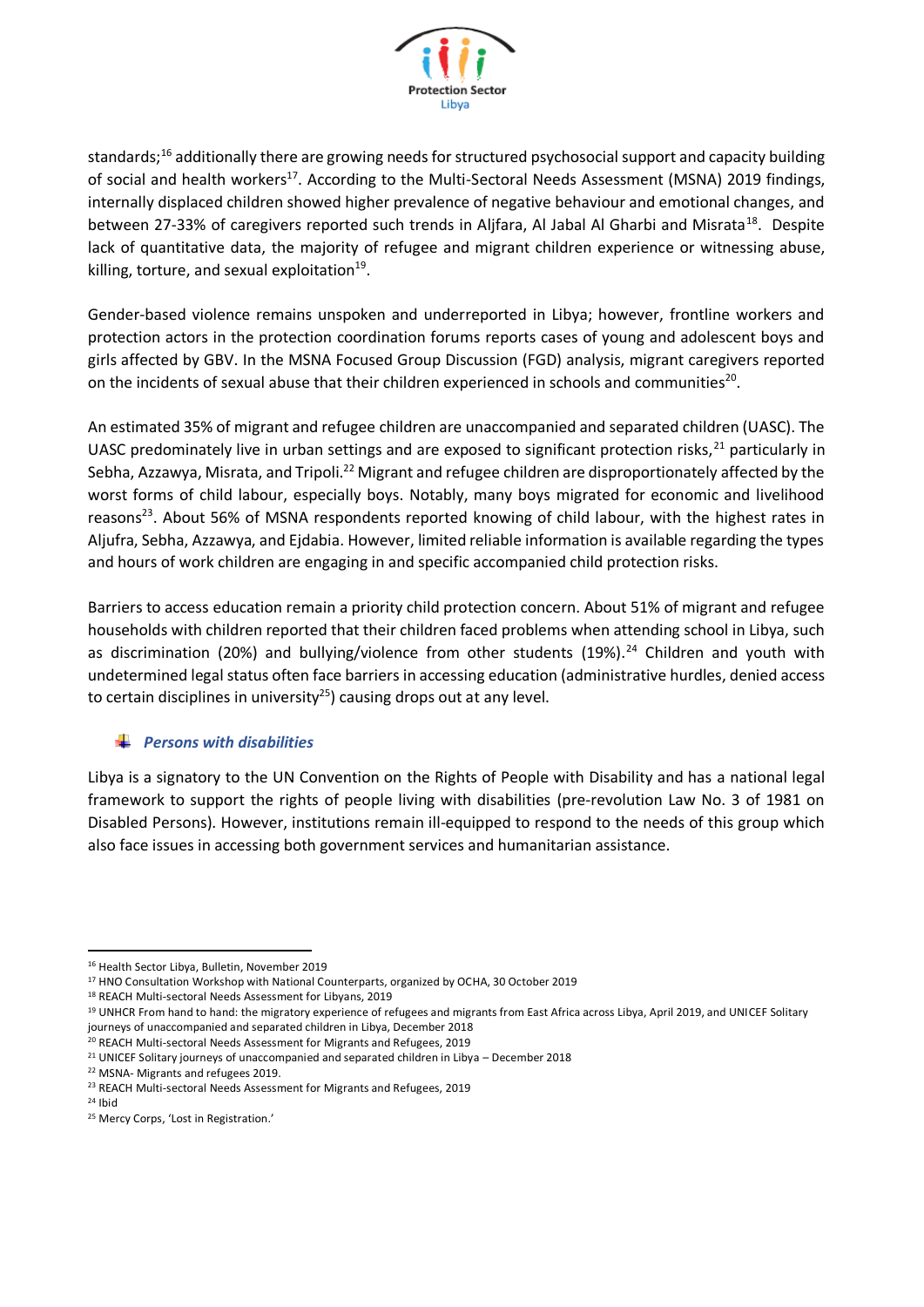

# *Older Persons*

As of January 2020, there are 34,386 older persons of concern: 46,450 refugees (2%); 343,180 IDPs (8.6%); 447,338 IDP returnees (11%) and 636,426 migrants (12%). Pressing and conflicting priorities, together with the small number of them, might result in institutions and humanitarian organizations being ill equipped to respond to their specific needs and concerns.

## *Marginalized communities*

40,000 Tawergha IDPs routinely face discrimination and inability to return due to tensions with authorities or neighbouring communities, due to their political opinion or perception that they support certain groups, and have been exposed to violations of their rights under both IHL and IHRL, since their displacement.<sup>26</sup> This particularly affects IDPs from Benghazi, Derna, and Sirt, who also report protection challenges while in displacement, including denial of access of basic services, harassment, detention, loss of civil documentation, and the threat of eviction.<sup>27</sup>

Marginalized communities in Libya also include those who are at risk of statelessness due to lack of access to civil status and civil documentation. Ethnicities most commonly impacted by incomplete civil status, and as such at risk of statelessness, are Tebu and Tuareg communities from southern Libya.<sup>28</sup> Lack of access to civil status and documentation leaves individuals unable to access the full rights of other Libyan citizens, furthering entrenching their marginalization. An inability to access government services and humanitarian assistance due to a lack of civil documentation further exacerbates persons at risk of statelessness' vulnerabilities. At risk of becoming statelessness are children born from a Libyan mother and a foreign father because Libyan women cannot pass nationality to their children.

<sup>27</sup> Protection Sector update on IDPs from Benghazi, 2018.

<sup>26</sup> Amnesty International: [https://www.amnesty.org/en/latest/news/2018/08/libya-tawergha-idp-camp-attacked-by-militia-in-danger-of-further](https://www.amnesty.org/en/latest/news/2018/08/libya-tawergha-idp-camp-attacked-by-militia-in-danger-of-further-attack-and-demolition/)[attack-and-demolition/](https://www.amnesty.org/en/latest/news/2018/08/libya-tawergha-idp-camp-attacked-by-militia-in-danger-of-further-attack-and-demolition/)

[https://www.humanitarianresponse.info/en/operations/libya/document/lyb-protectionsector-update-idps-benghazi-may-2018.](https://www.humanitarianresponse.info/en/operations/libya/document/lyb-protectionsector-update-idps-benghazi-may-2018)

<sup>28</sup> HCT Protection Risk Analysis; Mercy Corps 'Lost in Registration,' 2019.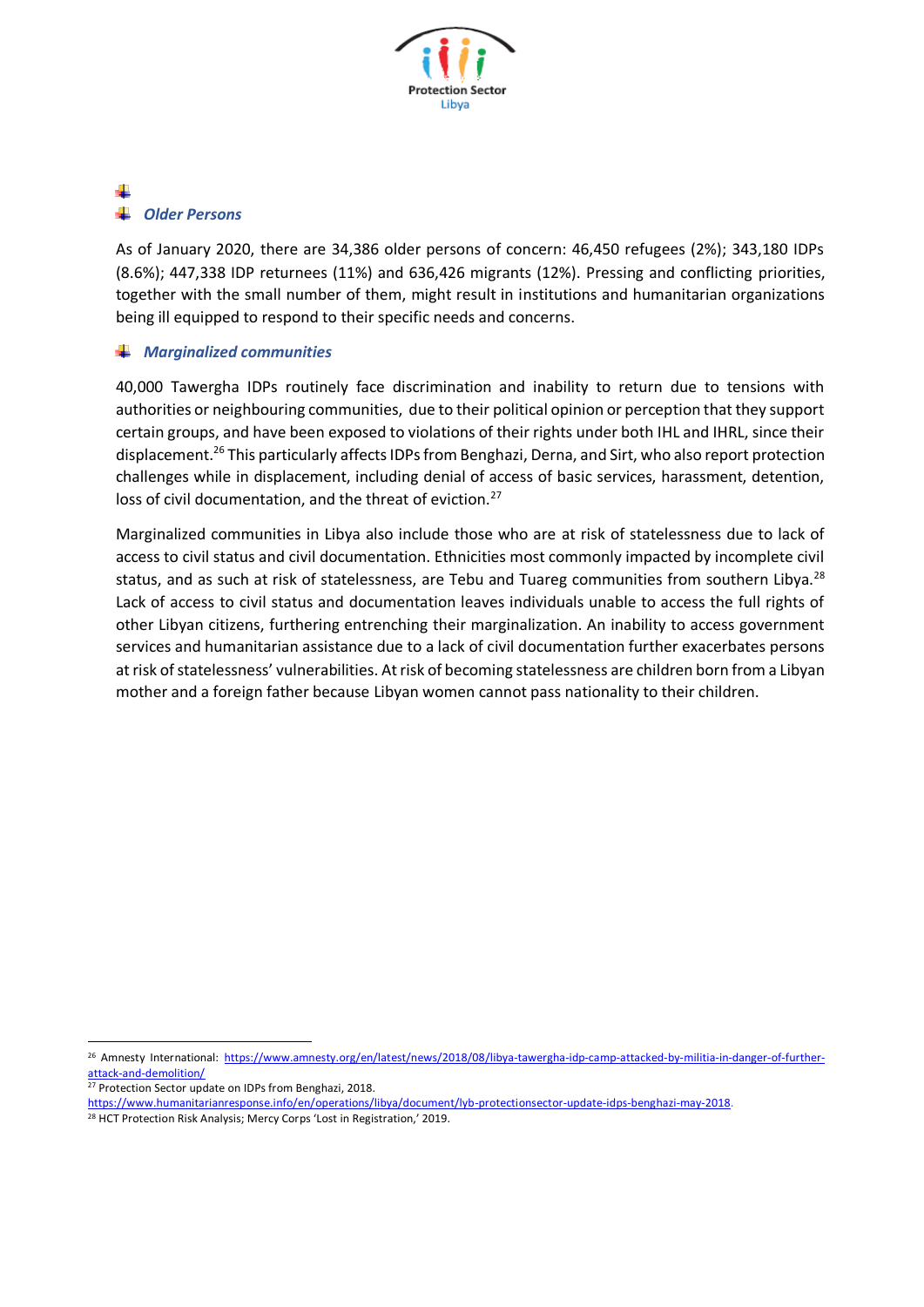

## **Annex II: The Protection Sector's HRP 2020 objectives, indicators, and activities**

## *Operational sectoral objectives*

**Operational sectoral objective 1:** Enhance the protection environment for Libyans and non-Libyans, particularly those affected by conflict, by providing specialized protection services and strengthening responses in areas with the highest need.

| 1.1. Provision of quality and integrated protection<br>services with a focus on community-based approaches,<br>including awareness raising, psychosocial assistance,<br>targeted support to persons with specific protection<br>needs and other community initiatives through<br>community centers and outreach mechanisms. | 1.1.1. No. of individuals reached through<br>awareness raising sessions (cumulative<br>interventions).<br>1.1.2. No. of individuals reached through<br>protection services, including individual<br>targeted assistance for persons with specific<br>protection needs (includes PSS) (cumulative<br>interventions). |
|-----------------------------------------------------------------------------------------------------------------------------------------------------------------------------------------------------------------------------------------------------------------------------------------------------------------------------|---------------------------------------------------------------------------------------------------------------------------------------------------------------------------------------------------------------------------------------------------------------------------------------------------------------------|
|                                                                                                                                                                                                                                                                                                                             | 1.1.3. No. of community-based initiatives                                                                                                                                                                                                                                                                           |
|                                                                                                                                                                                                                                                                                                                             | 1.1.4. No. of community-based protection<br>structures                                                                                                                                                                                                                                                              |
| 1.2 Provision of legal advice/counselling and legal<br>representation on civil status documentation<br>/registration as well as on housing/land/property<br>issues in accordance with national legislation.                                                                                                                 | 1.2.1. No. of individuals receiving<br>legal<br>counselling or assistance, including civil<br>documentation and HLP issues (cumulative<br>interventions).                                                                                                                                                           |
| 1.3 Protection monitoring and protection needs / risks<br>identification conducted by sector organizations<br>(community-level interventions)                                                                                                                                                                               | 1.3.1 No. of detention centres reached with<br>protection monitoring                                                                                                                                                                                                                                                |
|                                                                                                                                                                                                                                                                                                                             | 1.3.2. No. of communities where needs<br>monitoring have<br>assessments or<br>been<br>conducted                                                                                                                                                                                                                     |

**Operational sectoral objective 2:** Strengthen engagement with key duty bearers and communities to enhance their capacity to identify and address protection risks and needs

| 2.1. Capacity building activities targeting humanitarian<br>actors and national/local authorities to improve quality<br>provision of protection services and enhance the<br>centrality of protection within non-protection sector<br>responses | 2.1.1 No. of persons (humanitarian workers<br>and local/ national authorities) who receive<br>training (cumulative interventions). |
|------------------------------------------------------------------------------------------------------------------------------------------------------------------------------------------------------------------------------------------------|------------------------------------------------------------------------------------------------------------------------------------|
| 2.2 Advocacy with duty bearers and key stakeholders,<br>to inform and enhance the response to protection risks.                                                                                                                                | 2.2.1 No. of advocacy interventions.                                                                                               |